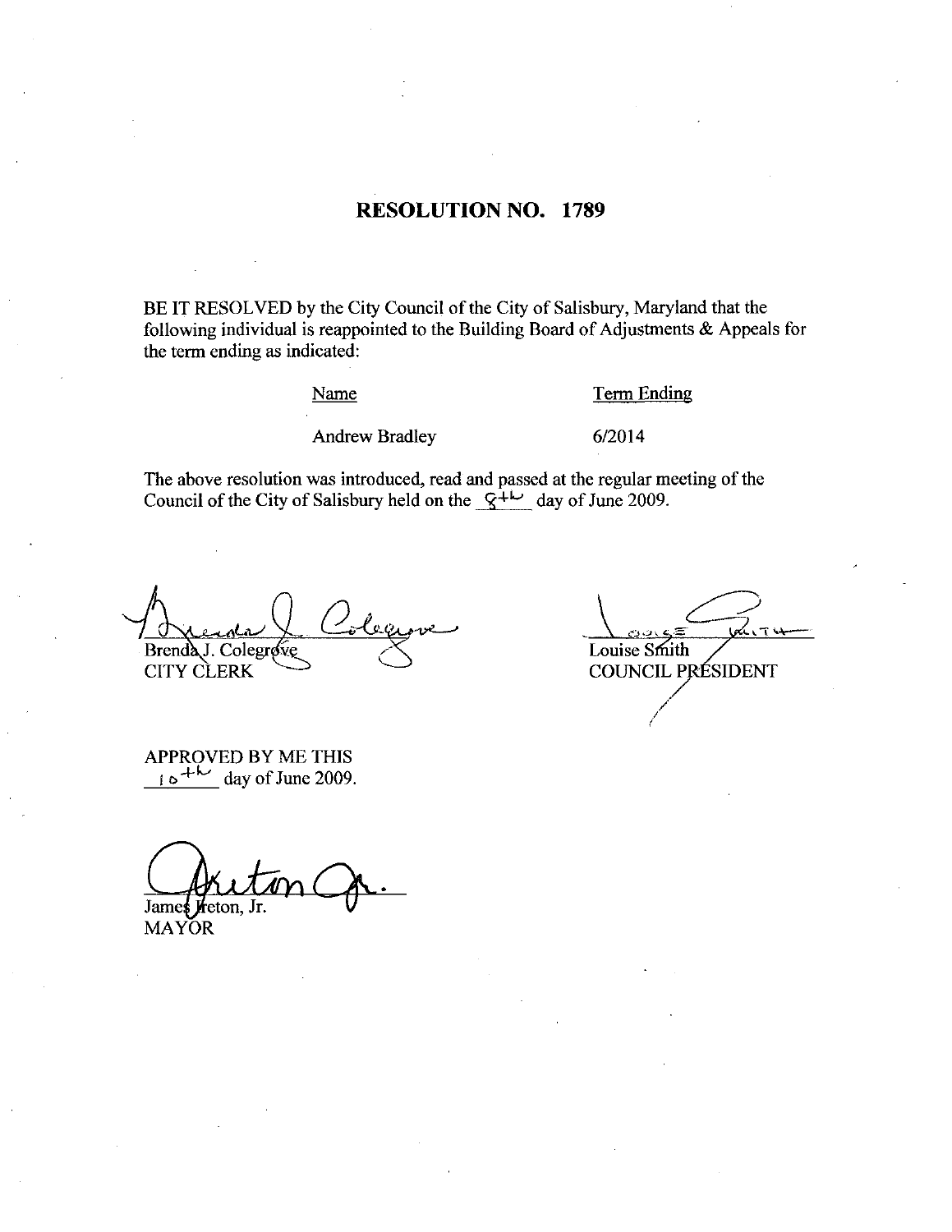# INTER

# $\frac{1}{\text{OFFICE}}$  MEMO

## OFFICE OF THE MAYOR

| To:      | John Pick                                                       |
|----------|-----------------------------------------------------------------|
| From:    | Sherrell McBride $\mathcal{S}$ M                                |
| Subject: | Reappointment to the Building Board of Adjustments $\&$ Appeals |
| Date:    | June 3, 2009                                                    |

The Mayor would like to reappoint the following person to the Building Board of Adjustments  $\&$ Appeals Name Term Bradley Francisco Contractor Contractor Contractor Contractor Contractor Contractor Contractor Contractor Contractor Contractor Contractor Contractor Contractor Contractor Contractor Contractor Contractor Contrac

Name Term Ending

Mr. Bradley has been a member since 2005.

Attached you will find information about Mr. Bradley and the Resolution necessary for his reappointment. Please forward this information to the City Council so it may be placed on their agenda for the next Council meeting. Please let me know if you have any questions.

Attachment

CC: Mayor Ireton William Holland